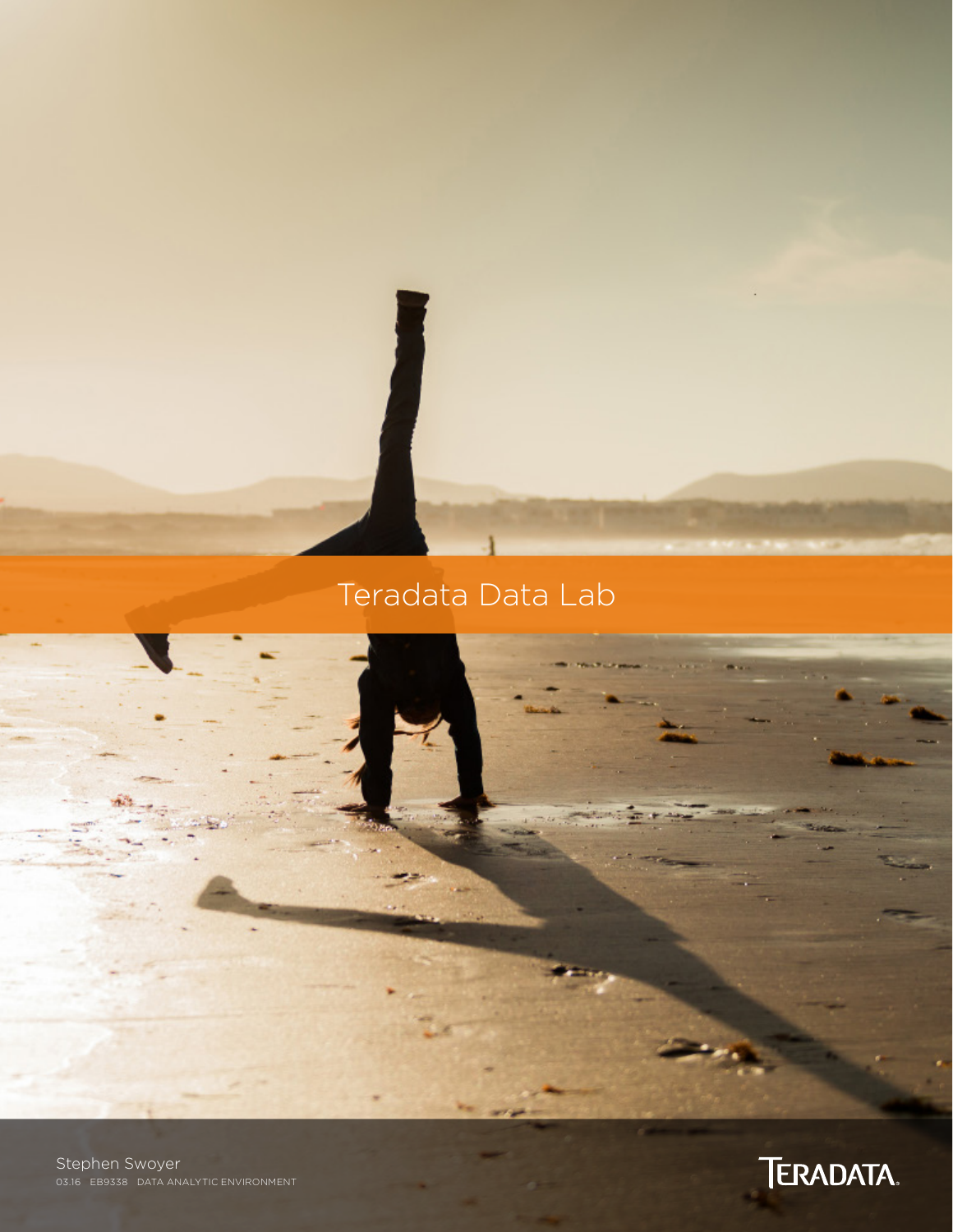# Table of Contents

- 3 [Case Studies](#page-2-0)
- 7 [Analysis](#page-6-0)
- 9 [Teradata Data Lab as an Alternative to Naive](#page-8-0)  [Self-Service](#page-8-0)
- 13 [Conclusion](#page-12-0)
- 13 [About the Author](#page-12-0)
- 13 [About Our Sponsor](#page-12-0)
- 13 [Endnotes](#page-12-0)

Many organizations build analytic environments using a template that was first codified in the early-1990s, despite the availability of other, arguably better ways.

The analytic environment is usually a separate environment: separate server for processing, separate storage for data, copies of data maintained locally, separate user access and tools. The environment might be a standalone analytic data mart, or it might be a sandbox—i.e., an isolated area within the warehouse environment that contains the data which is needed by analysts.

Standalone data marts and sandboxes are used because they give business departments control. The budget is contained within a department or line of business and analysts have their own dedicated resources. Analysts control what data they keep copies of; their freedom to act—their agility isn't constrained by the traditional IT bottleneck of provisioning data or resources. The tradeoff these environments make is one of local control versus increased complexity and inefficiency in the broader organization. The complexity is a function of locally maintained, disjointed copies of data. When analysts add data that is not delivered through common infrastructure, they create data silos. Over time, each silo drifts further from its neighbors as changes and data accrue. Over time, too, standalone sandboxes proliferate, with each new instance introducing more servers, storage, and software to manage. This adds to the complexity of managing and maintaining the operational environment and becomes more and more of a drain on the business department's budget. These rogue marts and sandboxes also tend to be slower than working with IT because their hardware, software and data must be provisioned by analysts or the department's staff. Once data is loaded, maintaining that data becomes an operational burden for which few analysts are prepared. Because of the initial gains in agility, however, analysts typically deem these tradeoffs to be acceptable. Over time, increasing complexity and costs call these tradeoffs into question. From the perspective of the business, however, IT's answer—"use a data warehouse"—is rarely palatable.

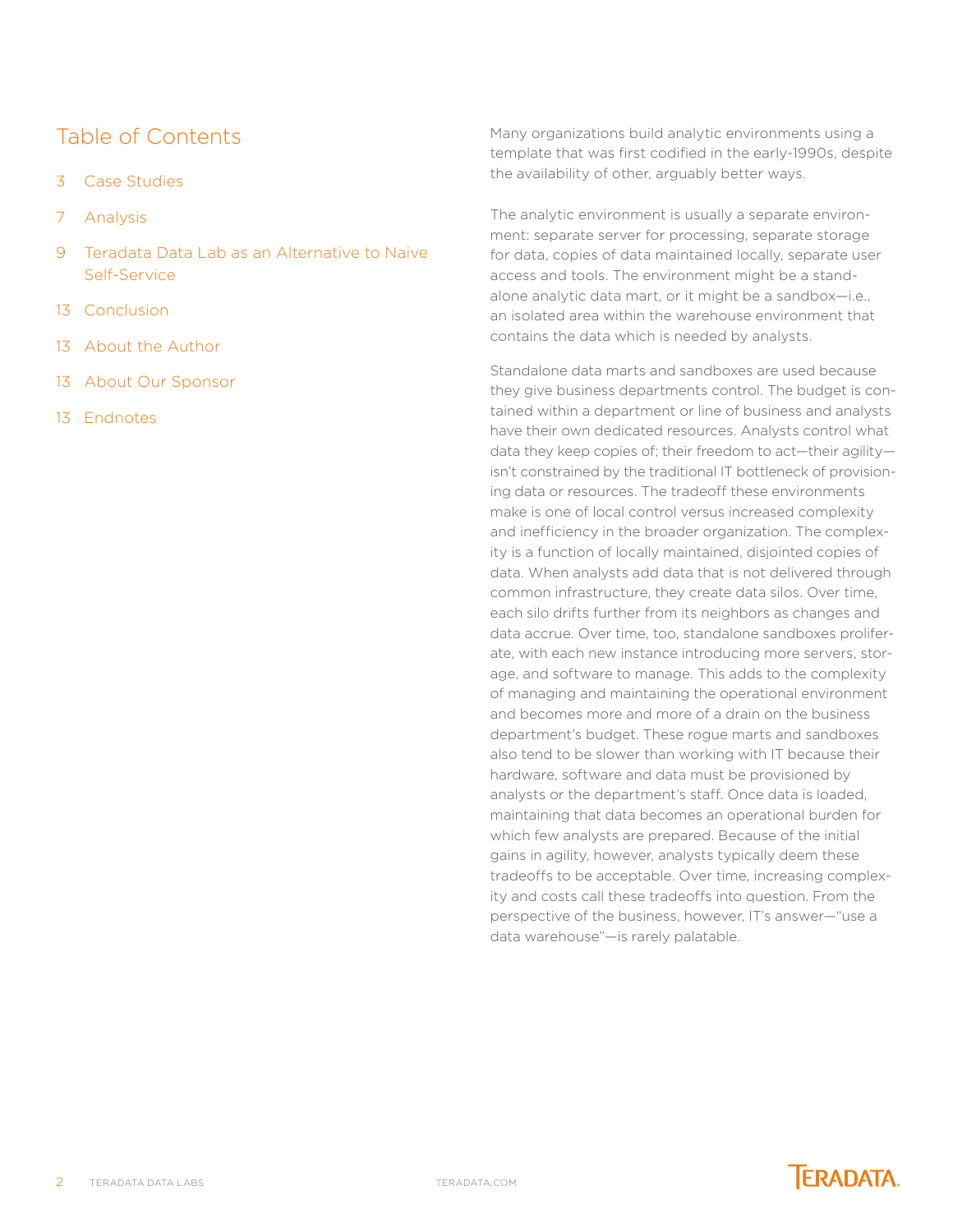<span id="page-2-0"></span>

Technology advancements provide new answers to these age-old problems of local versus central control, costs, and efficiency. Teradata® Data Lab is one such answer. It comprises an agile, do-it-yourself environment in which analysts are free to provision their own data and resources. It is possible to make a central data resource appear to be multiple, independent systems. In contrast to the analyst-controlled standalone mart, Data Lab provides a centralized, virtualized environment for analytics projects.

The concept is to give departments control over their own resources, carved from the larger platform. Not only resources, but also provisioning of production data that is already housed within the data warehouse. Within a data lab, analysts can provision space, resources, and data they need from the central environment. They can also load their own data into the data lab.

This solution allows the data warehouse team to provide resources, manage data security and access, and administer systems and software—tasks they are good at—without imposing their data models or views on the "right" way to achieve analytic goals. The answer for analytic environments isn't to put all of the control in IT, as with a single data warehouse for all purposes, nor is it to put all the control in the business, but to divide the responsibilities in a sensible fashion.

Data Lab is a pragmatic solution for dividing responsibility across the organization, with IT and the business departments each playing a role. It supports an agile analytic experience for analysts, data scientists, and other selfservice end users. Users can perform the types of analyses they want, on the data they want, when they want, without being obstructed by IT. From IT's perspective, the Data Lab environment has the capacity to be governed, secured, managed, and scaled.

# Case Studies

### North American Financial Institution

A prominent North American financial institution made Teradata Data Lab the underpinnings of its next-generation Agile Analytics Facility (AAF) project.



This financial institution, a member of the Fortune Global 500, intended that Data Lab would function as an agile discovery environment for the research, discovery, testing, and promotion to of analytical insights. It expected to realize agility benefits in at least two respects: first, it

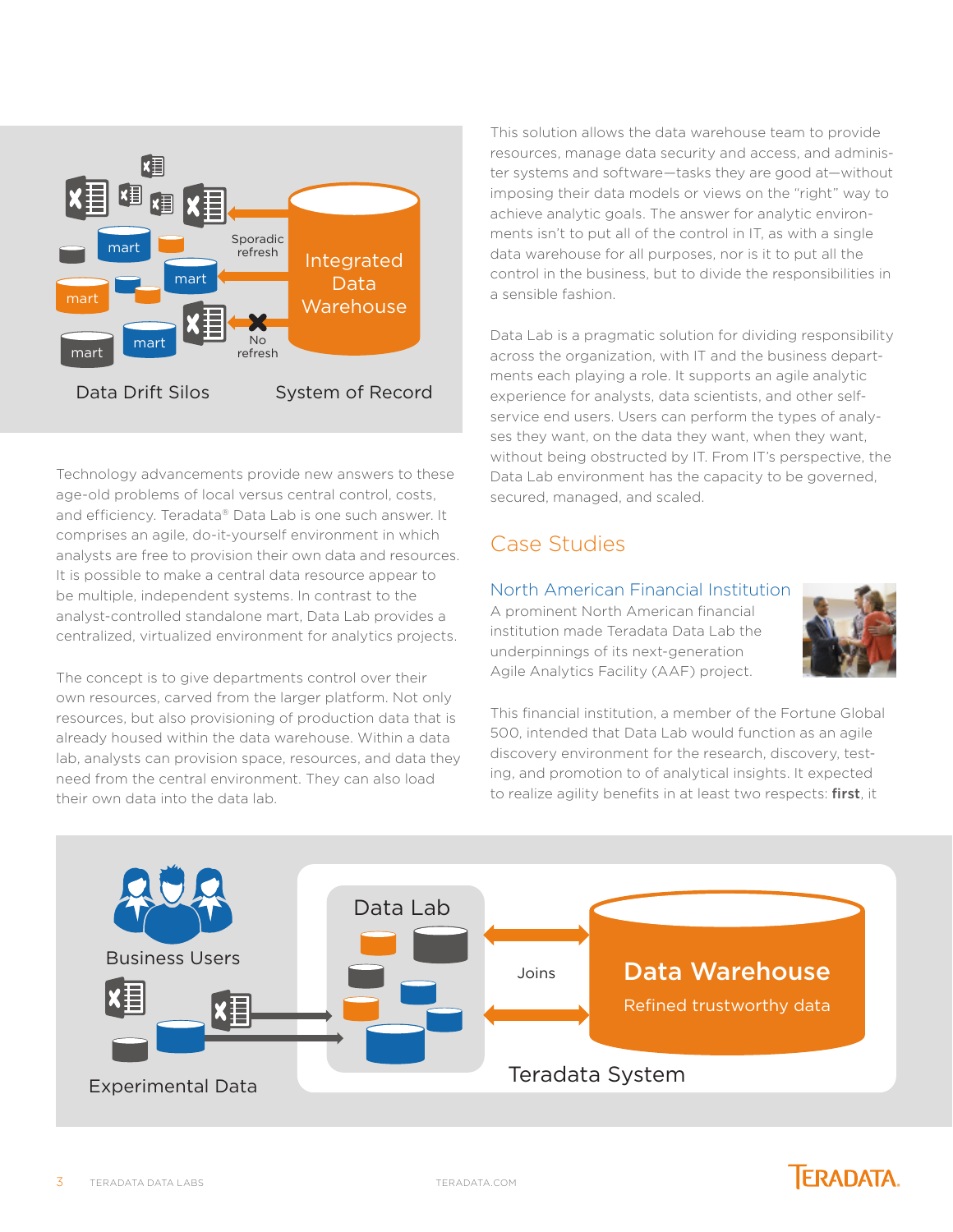anticipated that AAF's Data Lab-based underpinnings would simplify and accelerate the process of creating analytic data sets which aid in the development of predictive models, and other critical prerequisites for analytical development. **Second**, it expected that a mature AAF, anchored by Data Lab, would promote a significant degree of agility for business users. For example, Data Lab permits business analysts to self-provision data from the production Teradata Data Warehouse and external data—to the degree that analysts are both skilled enough and willing to do so—to prepare it for analysis.

The financial institution determined that Data Lab could provide a *governed* self-service substrate for its business intelligence (BI) driven data exploration and discovery practice. Used by itself, the BI tool offers a comparatively limited data management and governance feature set. Used in conjunction with Teradata Data Lab, the financial institution could optionally enforce the same security and access-control restrictions in Data Lab that exists in the parent Teradata Data Warehouse environment. In this regard, business and IT administrators can configure access to data (i.e., database records) on a per-user or per-group basis. In turn, business analysts have access to this data—and this data alone. Data isn't physically moved out of the data warehouse environment; it is made available, instead, in the Data Lab environment, which means analysts are able to work in real-time against production data, as well as benefit from the database's massively parallel processing (MPP) data processing engine. Because Data Lab "lives" in the Teradata system, IT can enforce access control restrictions, record-level access restrictions, auditing, traceability, data lineage tracking, and other critical governance mechanisms—or can delegate this responsibility to the users, teams, groups, or units that own a particular instance of a Data Lab.

In addition to realizing agility benefits, the financial institution expected that the implementation of the AAF and Teradata Data Lab would result in significant cost savings.

Prior to implementing Data Lab, for example, the financial institution had maintained a physically separate analytic sandbox for business analysts. This sandbox environment was physically separate from its Teradata Data Warehouse®. It was likewise separate from the financial institution's third-party BI reporting and analytic infrastructure. Business analysts duplicated this infrastructure—along with

third-party data profiling, data cleansing, and data preparation tools—in the sandbox environment. Because the financial institution's sandbox environment was physically separate from its data warehouse, business analysts typically worked with IT personnel to develop and implement the ETL jobs that populated their working data sets. These ETL jobs typically ran on an overnight basis. In the aggregate, they involved the nightly extraction of several million rows of data out of the data warehouse. Each night, this data was extracted and loaded into the BI sandbox server, at which point it was prepared for use in analysis.

The financial institution's analytic sandbox imposed first-order costs in the form of (1) additional BI software licenses; (2) redundant hardware, both with respect to the sandbox itself and to the extra storage and compute capacity required to accommodate users and their redundant, overlapping, unmanaged workloads and data sets. First-order costs came, lastly, via (3) the IT development and support expertise required to manage and maintain the sandbox environment.

The BI sandbox imposed **second-order costs** in the form of the labor-intensive, non-self-serviceable, unmanaged processing by means of which data sources were provisioned, allocated, and maintained. Just as important, its workload management feature set was comparatively impoverished: concurrency was an issue, such that the sandbox had to be over-provisioned to support concurrent users. In a typical Teradata Data Warehouse environment, by contrast, customers make use of Teradata's Active System Management™ (TASM) facility to manage user concurrency and to optimize workload processing. Finally, there was no automated means by which to monitor, manage, and *de-provision* jobs, resources, and user accounts. In too many cases, unnecessary ETL jobs weren't purged, even if no longer required by the analysts who first commissioned them. (For example, when an analyst left, changed positions, or finished with her project.) In the same way, a user's working data wasn't always purged when he or she left, either. Furthermore, models built in the SAS® sandbox had to be redeveloped to run in the Teradata Database® once proven accurate.

Implementing Teradata Data Lab permitted the financial institution to eliminate costly analytic sandboxes, along with the redundant BI software used in conjunction with

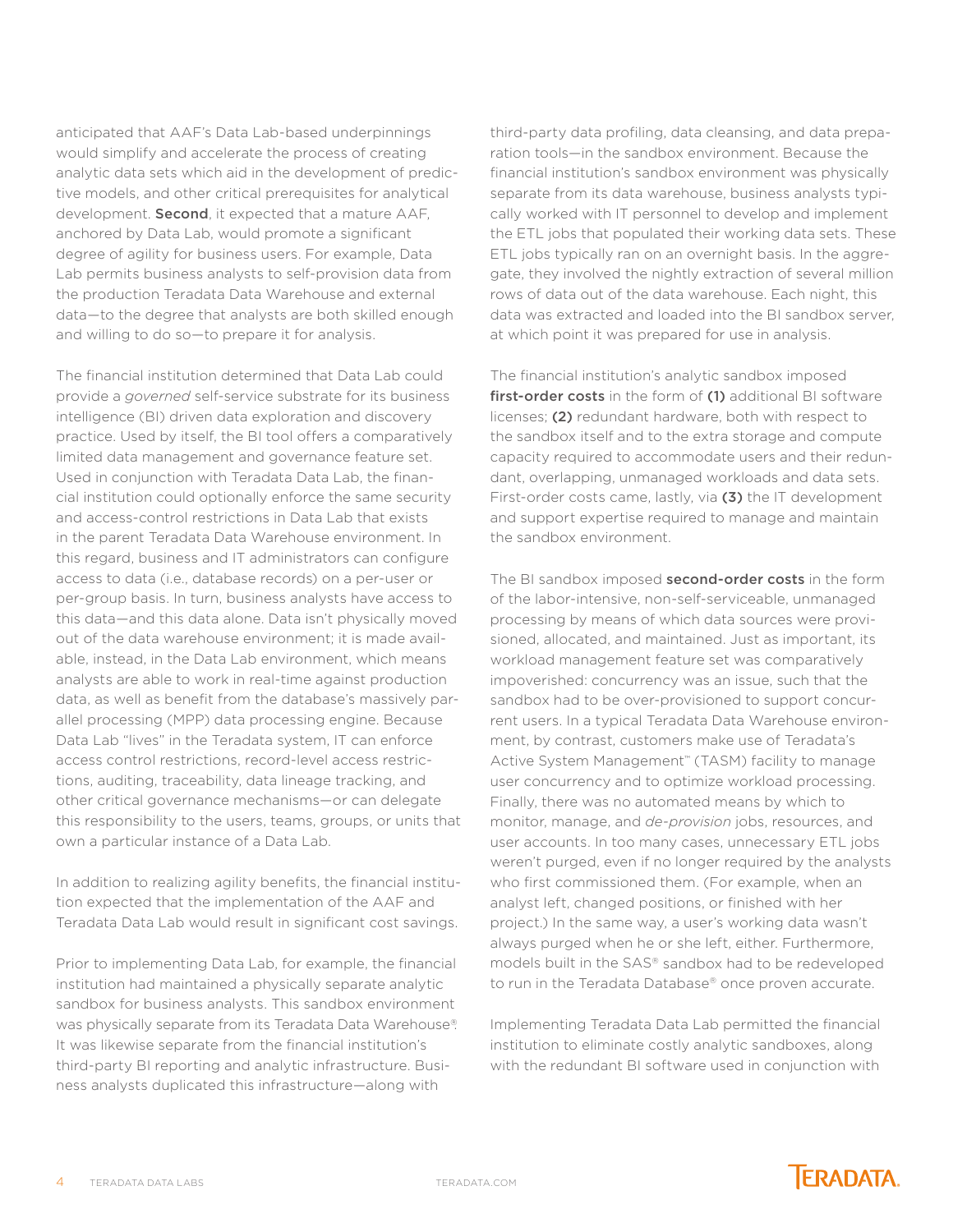that environment. This financial institution also used Teradata Data Lab to revamp its software development lifecycle (SLDC) for reporting and analytics.

In both cases, the adoption of Data Lab was consistent with improvements in agility, time to market, and time to value. Teradata Data Lab exposed self-service features to business analysts and enabled IT personnel to implement a more flexible test and development regimen. For example, the use of Data Lab helped accelerate the process of data discovery and data preparation by 85 percent. The Data Lab model also permits business analysts to iterate much more rapidly: the analytic development lifecycle was accelerated by 66 percent, according to the financial institution.

"The big goal from the business side was to improve their time to market. They wanted to be able to accelerate their insights," said Lesley Scholes, a Teradata liaison who helped assist the financial institution with its implementation of Data Lab. "To be able to run more analytics in more of a self-service manner was an important criterion for them, [along with] the lower cost of ownership because they wanted to get rid of the duplicate environment. They wanted to have a feeling of increased agility and self-service, they wanted to feel as if it was something they didn't have to go to IT for."

### Online Retailer

A prominent online retailer uses Teradata Data Lab to eliminate a separate sandbox environment and to promote an agile environment for data scientists, business



analysts, and other skilled users. Previously, the retailer had maintained a single large sandbox for analysts and other self-service users. Database administrators termed this the "Working-database".

The Working-database was a source of ongoing tension between IT and the line of business. Teradata database administrators (DBAs) created the Working-database as a *laissez faire* environment in which self-service users could work more freely than in the enterprise data warehouse. In the governed, more tightly controlled enterprise data warehouse environment, users felt that IT imposed too many restrictions on their ability to access, integrate, and experiment with data. At the time, Teradata itself did not offer a feature such as Data Lab. Moreover, the retailer's IT organization lacked the resources to build, deploy, and maintain a functional, agile, withal manageable alternative. In practice, the Working-database was effectively ungoverned. DBAs did not have the ability to impose meaningful limitations on user storage, nor to set expiration limits on user or project accounts. Users were likewise free to import data from the Teradata Data Warehouse at will, with little effective security or governance. The result was "catastrophic" says a DBA who led the retailer's implementation of Teradata's Data Lab. Over time, users created *thousands* of tables in the sandbox database, some of them just a few gigabytes in size, others larger than 1 TB. The analysts who used the Working-database were constantly clashing with the DBAs for additional space. "The space was never enough. There was always an out-of-space battle with the DBAs. If they ran out of space and couldn't get more, analysts used to just drop each other's tables," the database administrator said. In practice, the fact that one analyst would eliminate another analyst's tables could even go unnoticed. The Workingdatabase was also effectively *unmanaged*—i.e., not monitored; not audited; infrequently, and never systematically, purged—which meant that most of the tables it contained were orphaned. The upshot was that an analyst could plausibly conclude that the tables she planned to eliminate weren't being used and weren't otherwise of importance. "These tables would be created by analysts who would then leave the organization. And out of these thousands of tables, only a few were important," the database administrator said.

Nor did the retailer have a governed, reusable, self-serviceable means to make production data from its data warehouse available to users in the sandbox environment. Instead, data had to be extracted and loaded into the sandbox environment, typically as part of a nightly batch routine. Not only did this lead to bloat and redundancy, it was, moreover, fundamentally ungovernable. "We didn't have any access control. What we had was an organization-wide database, with no masking of customer information," the administrator explained.

The use of Data Lab also permitted this retailer to simplify its ETL development and to accelerate the rate at which it could provision new data sources for information consumers on an enterprise-wide basis. The retailer's experience suggests that Data Lab can promote agility for data scientists and business analysts. It likewise illustrates the benefits—such as faster responsiveness, greater flexibility, and more congenial IT/line-of-business relations—that typically accrues to an IT organization by virtue of using Data Lab.

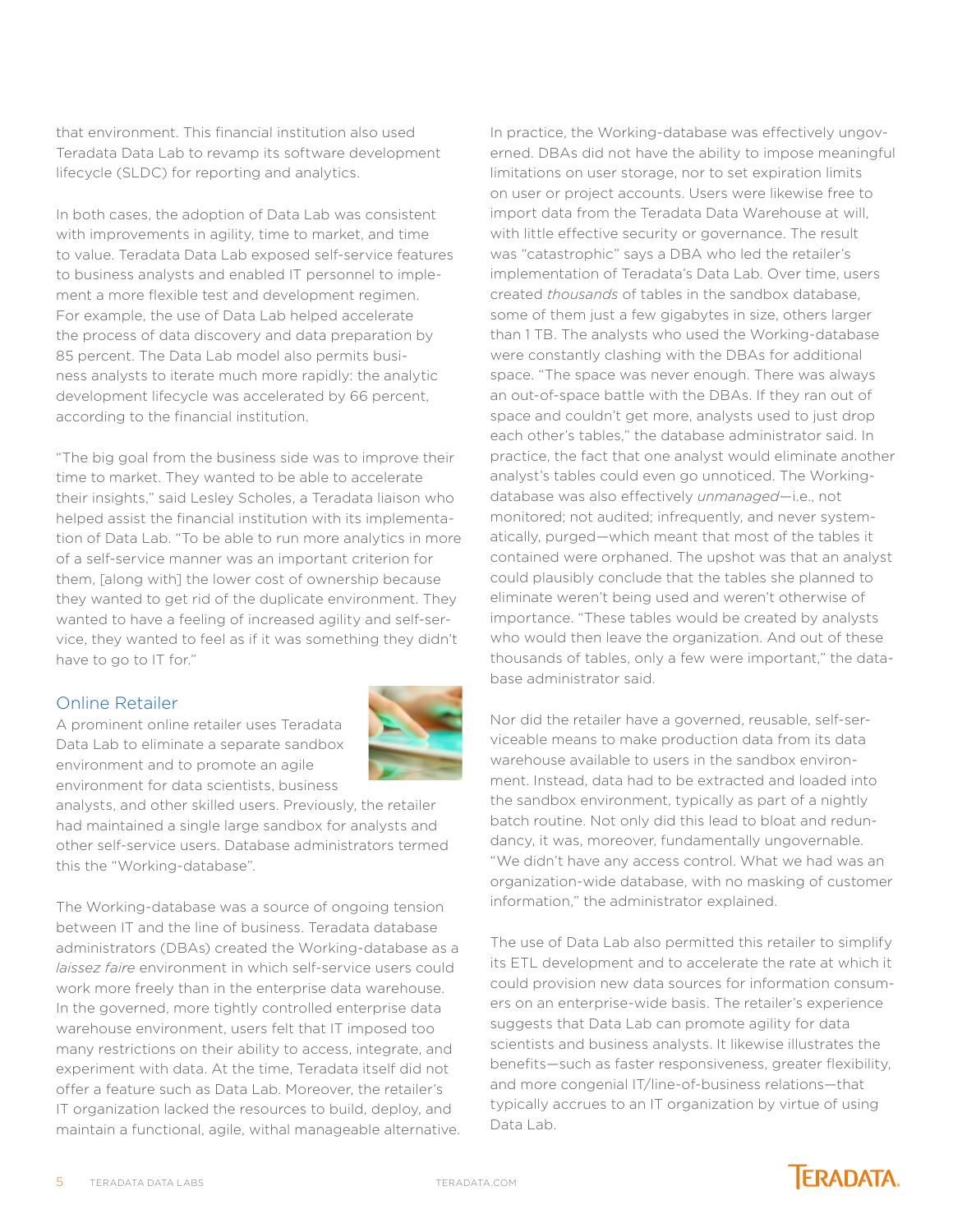In practice, the retailer found that Teradata Data Lab permitted it to realize a highly iterative analytic development process. The Data Lab model makes it easier for data scientists and business analysts to reliably integrate—i.e., transform, engineer, or wrangle—data from the Teradata Data Warehouse with data from other sources, including social media. It likewise permits data architects, data modelers, data scientists, and other skilled users to more quickly build, test, and refine their data models and predictive models. Analytical development is to a critical degree a function of *rapid* iteration: i.e., of the rate at which analytical insights can be researched, discovered, tested, and refined. The more quickly data scientists and business analysts iterate, the more rapidly analytical insights are perfected and productionized in the larger information enterprise. Finally, the retailer found Data Lab a useful context in which to prototype, test, refine, and ultimately—productionize data models, ETL jobs, and other IT artifacts. In this regard, the Data Lab model promotes flexibility and self-service for IT practitioners, too.

An added bonus was that Teradata Data Lab made it possible for the retailer to accelerate the rate at which it provisioned new data sources. Analysts and the lines of business were frustrated with the amount of time it took for IT to deliver new data to the users. At the beginning of the analytical process, data first had to be provisioned typically by data modelers and ETL programmers, who worked in tandem with analysts to produce new data structures. But the retailer used a waterfall-based development scheme, which is a time-consuming, front-loaded process. By shifting its ETL development into Data Lab, the retailer was able to rapidly prototype, test, and refine ETL data flows. "The way we were doing it was mostly based on waterfall methods, which meant that if you needed to get any data inside the data warehouse, you needed to get the requirement analysis done, get the data modeling architecture done, and then, finally, the ETL would be built," the administrator said.

"In Data Lab, you're able to develop against production data in the Teradata Database, which accelerates this process. It's also better for the business users. In the old approach, they would not be able to see data until two to three weeks after the ETL was finally built. Afterward, they would often come back and say, 'This data doesn't look right on test.'"

#### Research and Risk Corporation

A prominent purveyor of business research and risk management services is using Teradata Data Lab to promote selfservice use cases for business users, as



well as to improve its ability to govern and secure the Teradata environment. This company had previously maintained as many as eight different analytic sandbox environments for different internal constituencies. The most important of these sandboxes functioned as a single large, ungoverned, effectively unmanaged sandbox for all internal users. These sandboxes were unplanned. They were created independently and at various times to address the needs of users. The sandboxes were difficult to secure and govern because there were comparatively few controls built into them. A single user or department could change any of the data in the sandbox. "We needed to get the sandboxes under some kind of control," said a database administration lead with this company. "We wanted to build some kind of functionality into the system management rule set so that these sandboxes couldn't take over the system with a bad product join, for example."

The primary issues with the use of the original sandboxes were security, governance, and performance. The IT organization wanted to wean its user constituencies off of the unmanaged sandbox environments and shift them into the Teradata Data Lab environment. In the context of Data Lab, database administrators could facilitate access to production data in the Teradata Database, as well as impose limitations on sandbox storage and compute capacity. These limitations could be adjusted up or adjusted back down in response to user needs. In the same way, IT could manage performance via Teradata's Active System Management<sup>™</sup> (TASM) facility to ensure that users working in Data Lab didn't compromise or otherwise impact the performance of the Teradata Data Warehouse.

The organization has shifted several users and groups to the Data Lab environment, although it has not yet achieved its goal of retiring the unmanaged sandboxes. The organization has likewise discovered a new or unanticipated use for Data Lab, as an ETL development, prototyping, and testing environment. The first such project is for a customer support application, with additional domain-specific ETL applications/projects planned.

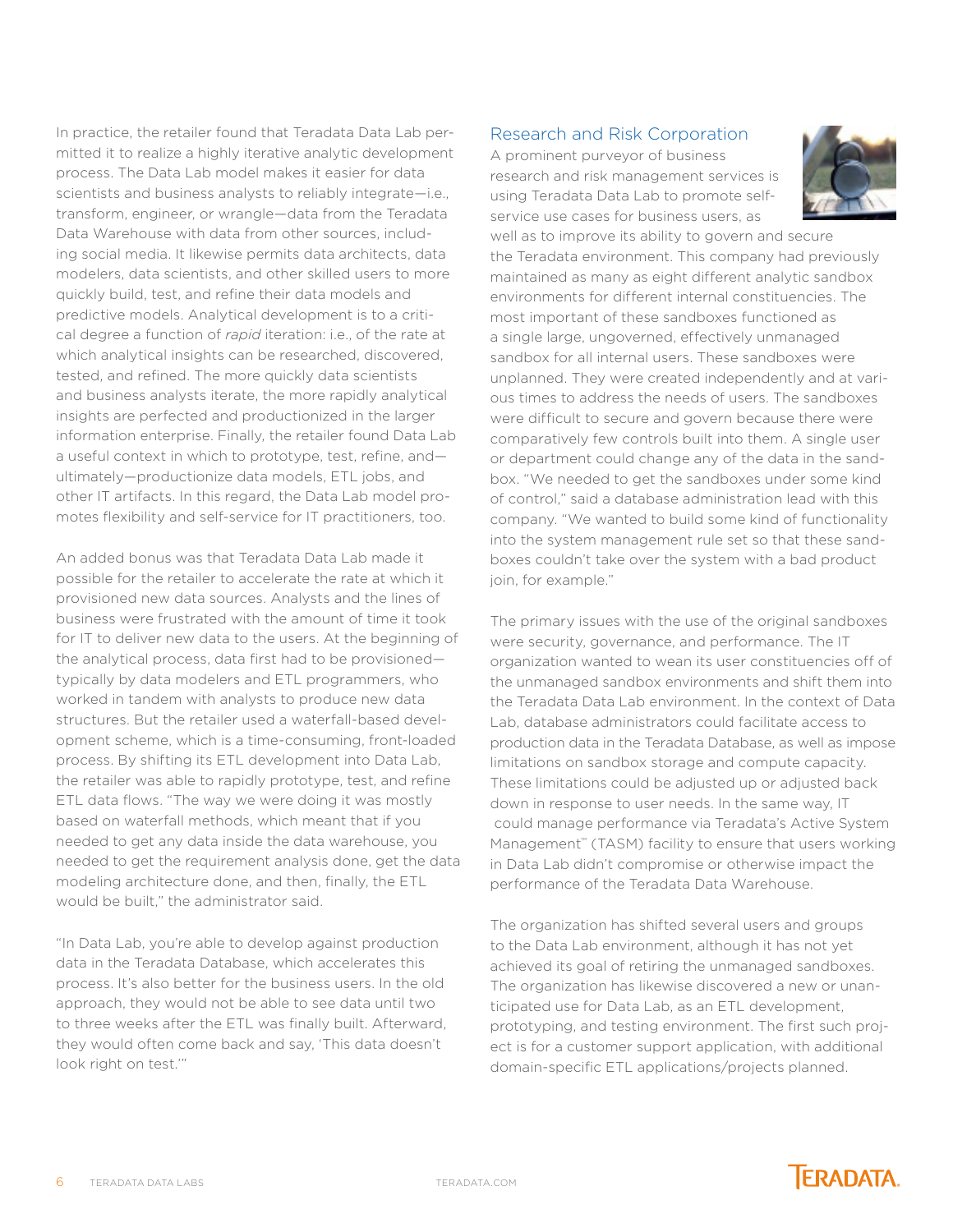<span id="page-6-0"></span>The organization decided to implement Teradata Data Lab because it would permit users to manipulate and test sandbox data in combination with production data—but in a secure, isolated environment. The organization likewise expects to derive administrative and performance benefits in deploying Data Lab. In comparison to Data Lab, which runs in the context of the massively parallel processing Teradata Database itself, their traditional sandboxes are slow, resource-intensive, ungoverned, and (by virtue of the process by which data is extracted from the warehouse and loaded into the sandbox) dated. The organization also expects that Data Lab will foster a collaborative discovery experience as users explore data in the largest of the sandboxes, identify critical or potentially valuable information that hasn't yet been promoted to the data warehouse, and work with IT to bring it in.

# Analysis

Teradata positions Teradata Data Lab as a pragmatic option for promoting a governed and managed self-service experience for data scientists and business analysts. It says Data Lab helps IT organizations to achieve a pragmatic balance between the twin priorities of agility and governance. Agility and governance aren't mutually exclusive; nor are they irreconcilable. In practice, they're inversely related, such that any attempt to promote agility usually entails the relaxation of one or more mechanisms of governance, and vice versa.

As any exasperated-analyst will attest, a top-down mandate to promote governance invariably restricts her capacity to do what she wants when she wants to do it.

### The Challenge

The challenge for IT organizations is to promote as much agility as is possible in the context of a disciplined and governed data management regimen. This means supporting and enabling the activities of different constituencies of self-service users, foremost among them data scientists and business analysts, to the greatest degree possible.

From the perspective of the self-service user, the enterprise data warehouse is an insufficiently agile environment. This isn't because data warehouse architecture is in some fundamental way incompatible with self-service. Nor is it because data warehouse architecture isn't compatible with the kind of agility championed by self-service

end users. It's because the data integration and governance processes that manage the data warehouse are incompatible with the laissez faire experience most selfservice users would prefer.

Several normal data warehouse processing tasks constrain the *laissez faire* experience. First, being required to fully transform and cleanse data before loading it into the data warehouse means that experimental data is all but excluded. Hence, the analyst cannot do her job. Security controls often slow her down should she want to upload experimental data. The administrators first have to define tables to hold that data and grant security permissions. This hampers spontaneous data exploring. Last, she cannot reformat production data at will to fit predictive analytic algorithms. All of these features and services combine to constrain the user's freedom and (depending on the priority accorded to the self-service user's workloads) also limit the rate at which her analyses can be processed.

This, then, was the disconnect that led to the proliferation of spreadmarts—what industry analyst Wayne Eckerson famously dubbed "spreadmart hell." It was as a consequence of this disconnect that the agile movement in BI and analytics emerged. It promised users more power, more freedom, and—most important—a kind of selfdetermining agency. Spreadmarts in the form of shared Microsoft Excel® spreadsheets, Microsoft Access® databases, or rogue Microsoft SQL Server® databases are nothing new. In a sense, standalone data discovery and data visualization tools are just the latest incarnation of this phenomenon. This is not to diminish the usefulness and impact of these technologies: visual data discovery is a valuable tool for data analysis. There's no disputing that. In practice, however, the generalized use of visual discovery tools tends to have a spreadmart-like effect. Data discovery tools, like spreadmarts, are relatively easy to acquire, deploy, and use. Data discovery tools, like spreadmarts, are labor-intensive to manage and maintain. In practice, the use of data discovery tools also results in spreadmart-like siloes.

In isolation one-off or stop-gap spreadmarts are a necessary evil. They enable business users to accomplish analytic tasks that IT can't or won't deliver quickly enough. In the short term, they permit a *laissez faire* agile user experience. However, spreadmarts eventually limit agility because…. For this reason, spreadmart-like technologies

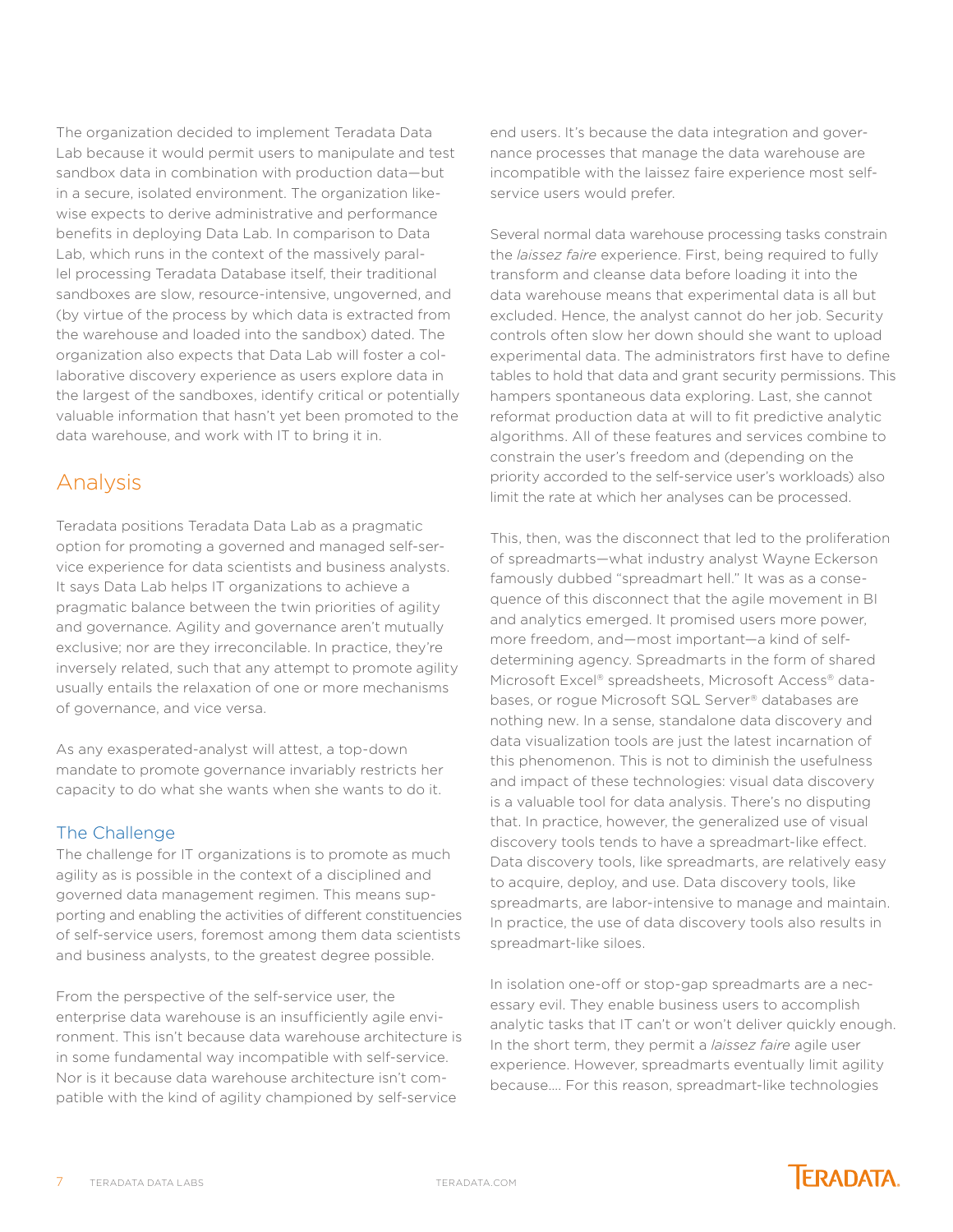permit what could be called a *pseudo-agile* experience. They're "agile" in a context, a bubble, that ignores, which is blithely indifferent to, the constraints of the real world.

Heavy-handed governance is the primary cause of business-user frustration or dissatisfaction with the data warehouse. Again, this isn't something that's endemic to data warehouse architecture itself; it's rather a function of an overly restrictive governance regimen. Changes to the data warehouse can be implemented in seconds or minutes—*provided* DBAs aren't constrained by governance policies or processes. In too many organizations, BI Competency Center (BICC) governors have become *de facto* data jailers. The upshot is that changes to the data warehouse can take weeks or even months, because the capacity of the organization to respond to changing conditions and circumstances is subordinated to governance processes. This isn't business agility. This is obstinacy.

### Agility, Properly Considered

Nowadays, the do-it-yourself analytical environment can consist of anything from a consumer-off-the-shelf (COTS) relational database—Microsoft's Access and SQL Server databases were and are popular options—to one of several OSS databases, to a desktop-based data discovery tool. From the self-service user's perspective, any of these offerings can comprise a highly workable solution. Pair a dedicated (R)DBMS with Microsoft Excel or PowerBI—or, for that matter, any of a slew of available data discovery tools—and you've got a usable do-it-yourself analytic sandbox.

And that's the problem. Independent analytic sandboxes place the onus for data preparation on the self-service user. Some classes of users—data scientists, for example might prefer to prepare their own data sets; for business analysts and other self-service users, however, data prep is usually a tedious and counter-productive exercise. In addition, the generic sandbox environment does not provide a mechanism for standardizing data extracts (data flows) as ETL jobs, or for otherwise promoting the reuse and management of data sets and data extracts. It is error-prone. Finally, this approach gives priority to the individual analyst, working in isolation. It doesn't recognize, valorize, or promote the sharing and collaboration of data, research, and results.

A realistic way of thinking about agility is as the capacity to operate—to *act*, to *do*, to *effect*—in the context of limits and constraints. In a sense, too, what we mean by "governance" is what acts against, impedes, controls, limits, etc, the agility of the self-service user. It's pointless to talk about agility without framing this discussion in the context of a set of constraints or restrictions that delimit what it means to be "agile." For this reason, it is dishonest and pernicious to conceive of agility in an abstract, unqualified sense, as so many self-service BI vendors do. The "agile" user experience these BI and analytic tools permit is a function of their paying short shrift to the restrictions and limitations of the real world. These tools are "agile" in a fantasy world that does not align with the business priorities, policies, and regulatory requirements. On this same basis, the classic sandbox is a no less "agile" environment, as is the venerable spreadmart. All of these tools are agile in the sense that they permit the business user to circumvent reasonable and pragmatic restrictions—or to operate without any knowledge or awareness of said restrictions. This isn't agility; this is willful denial. It is abnegation of responsibility.

It is, to put it differently, an eyes-wide-shut approach to self-service. One popular caricature of the data warehouse was of a system so encumbered by restrictive policies and policy-enforcement mechanisms as to preclude its effective use by the very people for whom it was designed, funded, and built. The eyes-wide-shut approach to self-service is no less of a caricature. It's predicated on the belief that "agility" connotes the utter absence of restriction, control, or limit.

The *naive* self-service analyst would prefer absolute agility; the naive IT organization would prefer absolute governance and manageability. The pragmatic incarnations of both recognize that viable, sustainable, and agile user productivity must encourage the fail-fast development, testing, and refinement of hypotheses. It must promote exchange and collaborative research among self-service analysts. It must make it as easy as possible to reuse and productionize analytical discoveries. It must, lastly, have the capacity to be governed and managed to pacify auditors.

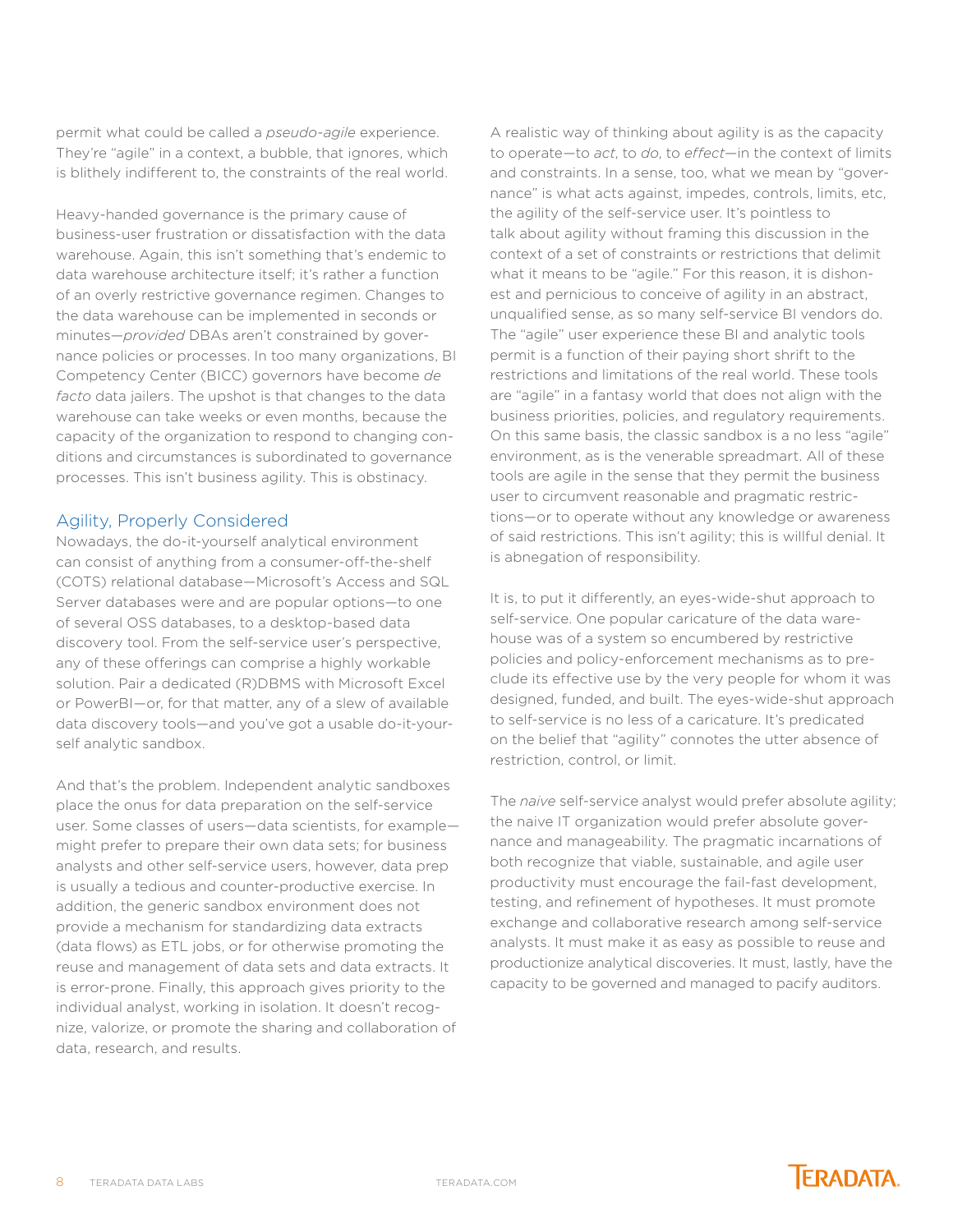# <span id="page-8-0"></span>Teradata Data Lab as an Alternative to Naive Self-Service

Analysts do better work and are able to produce better business outcomes when their own preferences for agility are balanced, pragmatically, with the sensible needs of governance and data management.

Interviews and briefings with almost a dozen customer references demonstrate that Teradata Data Lab can support an agile user experience that permits selfservice users to work faster and to be more productive. It achieves this in several ways. First, Data Lab "lives" inside the Teradata system itself. This eliminates many spreadmarts and ensures the use of high-quality production data. It also makes it easier for analysts to combine experimental data with production data warehouse data. Customers cited this as one of Data Lab's most valuable features. Second, it extends the capabilities of self-service data analysis and data preparation tools: customers describe the Data Lab analytic environment as an agile, self-serviceable complement to their existing self-service front-end tools. Customers say the Data Lab model helps standardize and simplify the process of getting new data and applications into production. Users are able to experiment in the Data Lab environment with proof-ofconcept projects that, once finished, can be promoted into production. Finally, the Data Lab environment can be governed and managed on an extremely granular basis. Implicit in this is the capacity to *relax* many governance requirements for certain users, groups, projects, and so on. Customers say that Data Lab permits them to strike an extremely fine balance between the needs of self-service data scientists and business analysts and the priorities of governance. Simply put: if you're a large Teradata shop, you can and should be using Data Lab.

### In-Database Processing Accelerates the Analytic Lifecycle

Data Lab enabled the financial institution, a large North American financial institution, to accelerate the process of data discovery and data preparation by as much as 85 percent. The company made Data Lab the foundation of its next-generation Agile Analytics Facility (AAF) project, an initiative to develop a sustainable self-service analytic practice for data scientists, analysts, and other savvy users. In practice, the Data Lab-powered AAF simplified

and accelerated the process of developing data models, predictive models, ETL data flows, and other critical analytical artifacts.

The financial institution's case is a good illustration of the different ways in which an analytic environment such as Data Lab can extend and enhance—i.e., *complement*—the capabilities of self-service front-end and data preparation tools. For example, the financial institution's data scientists and business analysts use a combination of data visualization and data preparation front-end tools to profile and prepare their data sets for analysis. A sizable proportion of the data they want to work with is already in the company's Teradata Data Warehouse. Previously, they had maintained a separate BI-analytic sandbox to support a self-service user experience for its data scientists and business analysts. Users would perform multiple extracts of data—in many cases, of the *same* data—from the Teradata Database to the BI-analytic sandbox. Data Lab simplified this process by eliminating time and resource-consuming data extracts. And because Data Lab is a collaborative environment, analysts can easily share their research with others—be they colleagues on the same team or co-workers in other business units. Thanks to Data Lab, the financial institution was able to compress the analytic lifecycle by as much as 66 percent, primarily because users are able to access, prepare, and process data much more quickly. Of equal importance is the fact that analysts can share and compare the results of their own analyses with colleagues and co-workers. To reiterate, this is one of the key strengths of the Data Lab model: data is processed *in situ*—i.e., in the context of the Teradata Data Warehouse itself. Data doesn't have to be extracted and moved to an external environment before it can be processed. All users of Data Lab are working and collaborating in the context of the Teradata system, against the same production data.

GlaxoSmithKline (GSK), a major global pharmaceutical company, tells of a similar experience . Before it switched over to Data Lab, GSK's analysts spent anywhere from 70 to 80 percent of their time preparing or "wrangling" data prior to the



analysis. The shift to Data Lab permitted GSK's analysts to accelerate the rate at which data can be prepared and made available. In the first place, analysts can select, process, and access critical data in the Teradata data

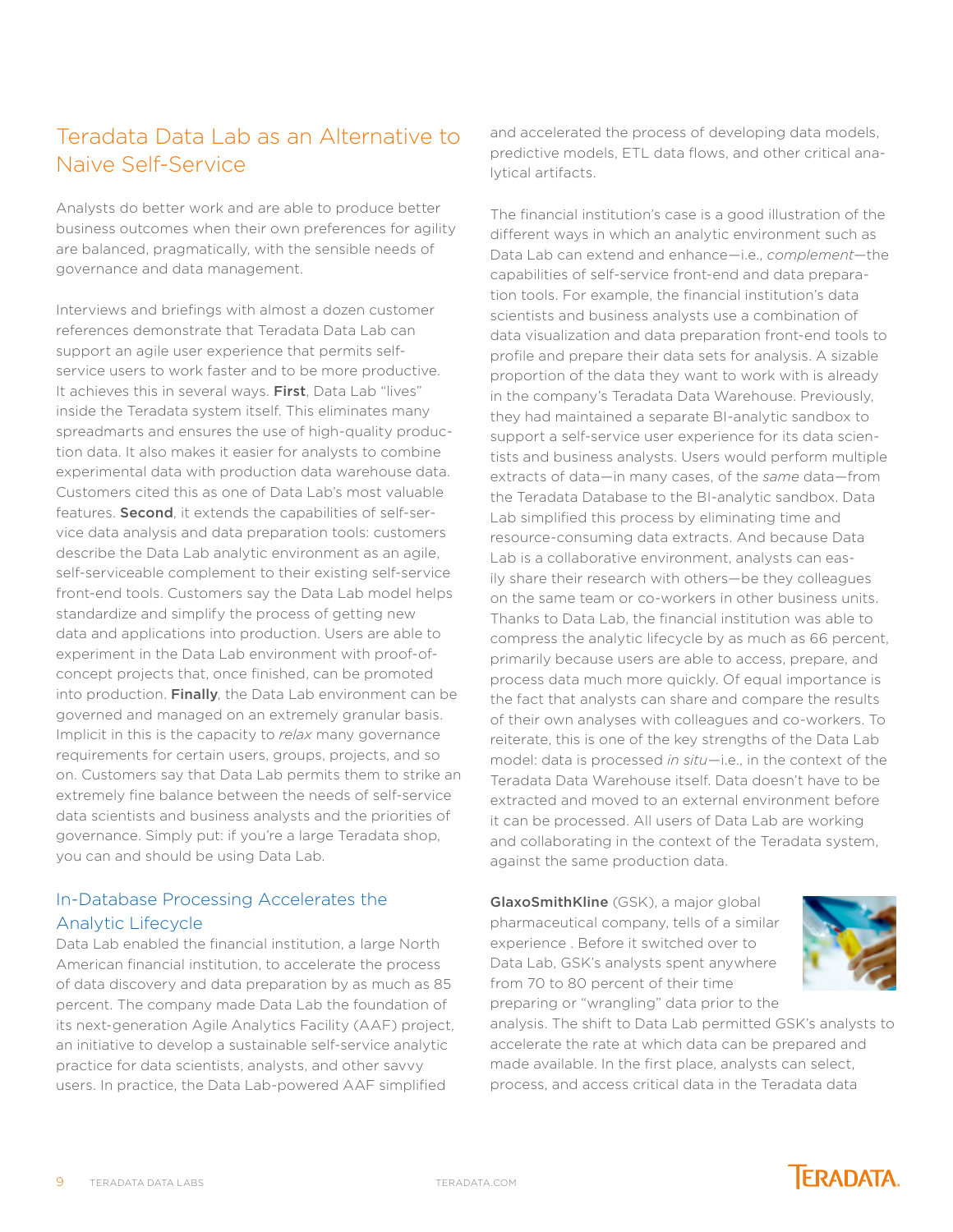warehouse itself. It doesn't have to be moved to an external sandbox environment to undergo additional processing. In the second place, the MPP processing power of the Data Lab accelerates the rate at which data can be prepared, joined with production data, and analyzed. In sum, the shift to Data Lab permitted GSK's analysts to iterate much faster. It is now able to practice what Brad Donovan, a data analytics, informatics, and innovation leader with GSK, calls a "rapid prototyping mentality … allowed us to learn from an analytic exercise. If it wasn't working, we could scrap it and move on to the next [one]."

GSK's experience underscores the difference-making potential of MPP in-database processing: in one case, the time it took to process data decreased from 17 minutes (inclusive of data movement) in the external sandbox model to 14 seconds in the Data Lab environment. The faster analysts can process data, the faster they can iterate. Think of it as a "fail fast" process that enables analysts to eliminate what doesn't work and to quickly focus their efforts on what does. "A typical job that we might do would consist of data aggregating, model execution, model fitting, and quality control. We were running in hours, if not days, for some of this work, and by lifting and shifting a lot of this work into the Data Lab environment and leveraging the in-database capabilities of core analytics, we saw huge improvements," said Donovan. "We're going from 130 hours down to five hours in one example. We saw a huge uptick in productivity from the analyst community. [Data Lab] allowed them to move from a lot of the [unproductive] data wrangling exercises into more technical and strategic work."

Another Data Lab user, Symantec<sup>®</sup> Corp., describes a similar experience . Symantec's users routinely pulled data from the Teradata Data Warehouse to populate dozens of rogue "data marts"—many of



which consisted of desktop or laptop computers running Access databases or Microsoft SQL Server. Prior to Data Lab, Symantec's data warehouse team was powerless to police this practice: it couldn't offer data scientists and analysts a governable, manageable, scalable alternative that could support the agile methodology use case. Not only were these data marts ungoverned and unmanaged, but the process of populating them was slow and wasteful. (In a now-familiar trope, different users would often pull the same data for use in different data marts, resulting in multiple, redundant extracts.) Since implementing

Data Lab, the data warehouse team has eliminated a sizable proportion of Symantec's rogue data marts. Data Lab has also helped accelerate the rate at which analysts and data scientists are able to develop and process their workloads. Finally, the switch to Data Lab has improved relations between the data warehouse team and the lines of business, says Robert Dissington, a senior IT architect with Symantec. "By giving the business ownership of that data lab, it reduces the time of delivery massively. You're no longer having to seek approval from IT, you're no longer having to get within the IT roadmap," he said. "You get a chance to rapidly prototype to test these hypotheses and see if it works."

"The reduction of rogue data marts has been a very big goal of ours. We call it Shadow IT because we have no idea what's out there. The other thing… that's very nice is that we're leveraging server-level performance for this testing, [so] instead of having somebody's laptop running… a cut-down version of SQL Server, you're leveraging Teradata's MPP performance."

> – Robert Dissington, a senior IT architect with Symantec

Virtually all users of Data Lab interviewed relate some version of this story. They say that Data Lab gives their self-service users the ability to access, provision, and process data easily from the production data warehouse. They say Data Lab comprises a cost-effective and governable alternative to the traditional costly and siloed sandbox environment. They say Data Lab can eliminate the anarchy of the desktop or laptop sandbox. They say Data Lab isn't just a convenience, either: a majority of the organizations sampled said that their use of Teradata Data Lab permitted them to significantly compress their analytic development cycles.

Self-service users aren't the only beneficiaries of Teradata Data Lab. In most cases, data warehouse and BI programmers wind up using Data Lab in one way or another, too. Popular use cases include leveraging Data Lab as a prototyping environment for ETL and BI development.

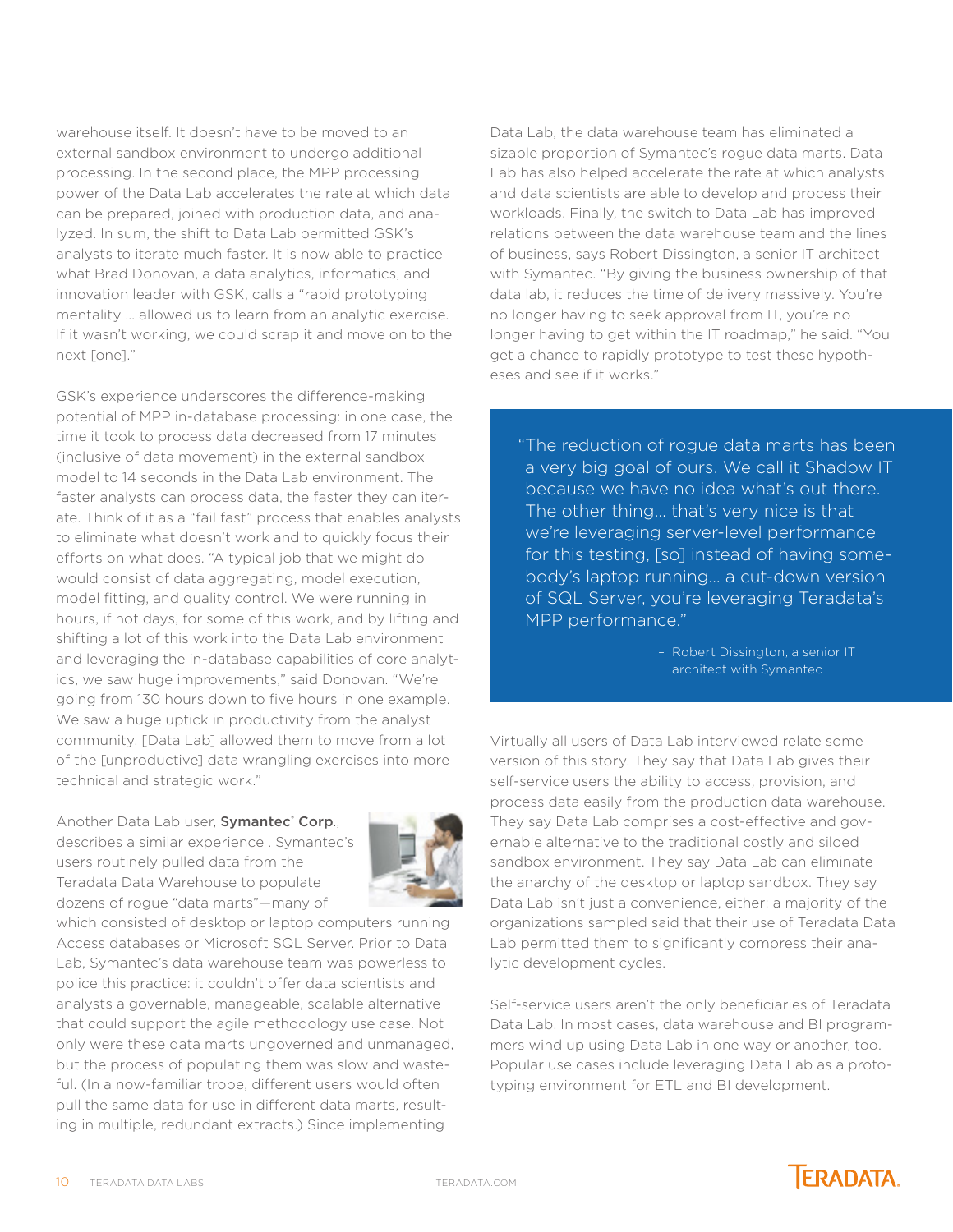For example, the online retailer uses Data Lab to accelerate its BI development cycle. Like most adopters, the retailer first deployed Data Lab as an agile analytic environment for its data scientists and analysts. But it also uses Data Lab as a prototyping environment. The idea is that once an analyst or data scientist identifies and refines an insight, she's able to prototype and test it—using production data—in Data Lab. The online retailer's data warehouse and BI teams use Data Lab in a similar way i.e., as a test-dev prototyping environment– to accelerate conventional BI development. In its case, the online retailer's compressed its BI development cycle from almost two months—inclusive of post-development re-design and refactoring—down to three weeks or less.

The senior director of architecture with the advertising buying and selling arm of a prominent North American telecommunications carrier put it most succinctly. In this customer's case, too, Data Lab is used by both self-service analysts and data warehouse/BI programmers.

"Having Data Lab in the production environment enables you to experiment with whatever you're introducing, whether it's a new data source, or just another way to transform the data, how it's going to work or how it's going to perform," said the company's senior director of architecture.

### Capturing, Reusing, and Operationalizing Analytical Insights

Teradata Data Lab is able to support a viable and sustainable agile analytics user experience.

On the one hand, Data Lab provides an environment in which data scientists and business analysts can access. wrangle , collaborate, and, lastly, analyze data. This is Agility 101. However, as an analytic sandbox that *lives* in the Teradata system, Data Lab inherits the rich features and services of the Teradata ecosystem.

A viable and sustainable self-service practice must address the analytic lifecycle, from prototyping to production to ongoing maintenance to obsolescence. By contrast, the conventional analytic sandbox is a siloed environment. It provides few, if any, resources or mechanisms to reuse and disseminate information and insights. Ultimately, the capacity to productionize analytical insights is what makes an agile methodology viable and sustainable. It isn't enough to develop, test, and validate

analytic insights; it is essential to *productionize* them, too. But prototypes don't always make it into production. Nor should they. For example, a niche or one-off usecase might make sense to maintain as a prototype. In the standalone sandbox model, this would be tantamount to the creation of still another rogue data mart. But the Data Lab model makes it easier to control and contain rogue data marts and spreadmarts. It standardizes and rationalizes the process of developing, testing, and validating prototypes. For these and other use cases, Teradata Data Lab provides governance and security features that can prevent disasters.

Switching to Data Lab permitted GSK, for example, to move away from a non-collaborative, siloed analytical development model. "We were a customer-facing analytics team that was embedded in SAS coding technologies, we were [focused on] creating insights and porting them out to Excel or PowerPoint. This was our core competency, but it didn't necessarily translate well to broader deployment in the organization," Donovan said. In the Data Lab environment, data scientists and analysts have the ability to test and train their models and algorithms against production data. This accelerates the development process and encourages a shift in thinking. Users begin to prioritize the development of production-ready analytics–in part, Donovan argues, because the Teradata environment simplifies the process of productionizing these insights.

The large North American financial institution uses Teradata Data Lab to power its self-service analytic practice. But it also uses Data Lab as a general-purpose prototyping environment in which to develop, test, and refine its BI and data warehouse projects. This has enabled the financial institution to accelerate the rate at which it develops and promotes projects into production. Like most large organizations, this financial institution has a disciplined software development lifecycle (SLDC). In most cases, a project must progress through each of the stages of this lifecycle (e.g., requirements analysis, development, testing, and quality assurance, among others) before it's promoted into production. Based on its experience with Data Lab, the financial institution implemented a policy that expedites Data Lab projects into production. The idea is simple: once a data scientist, analyst, or programming team tests and validates the value of a project in Data Lab, that project is rapidly productionized.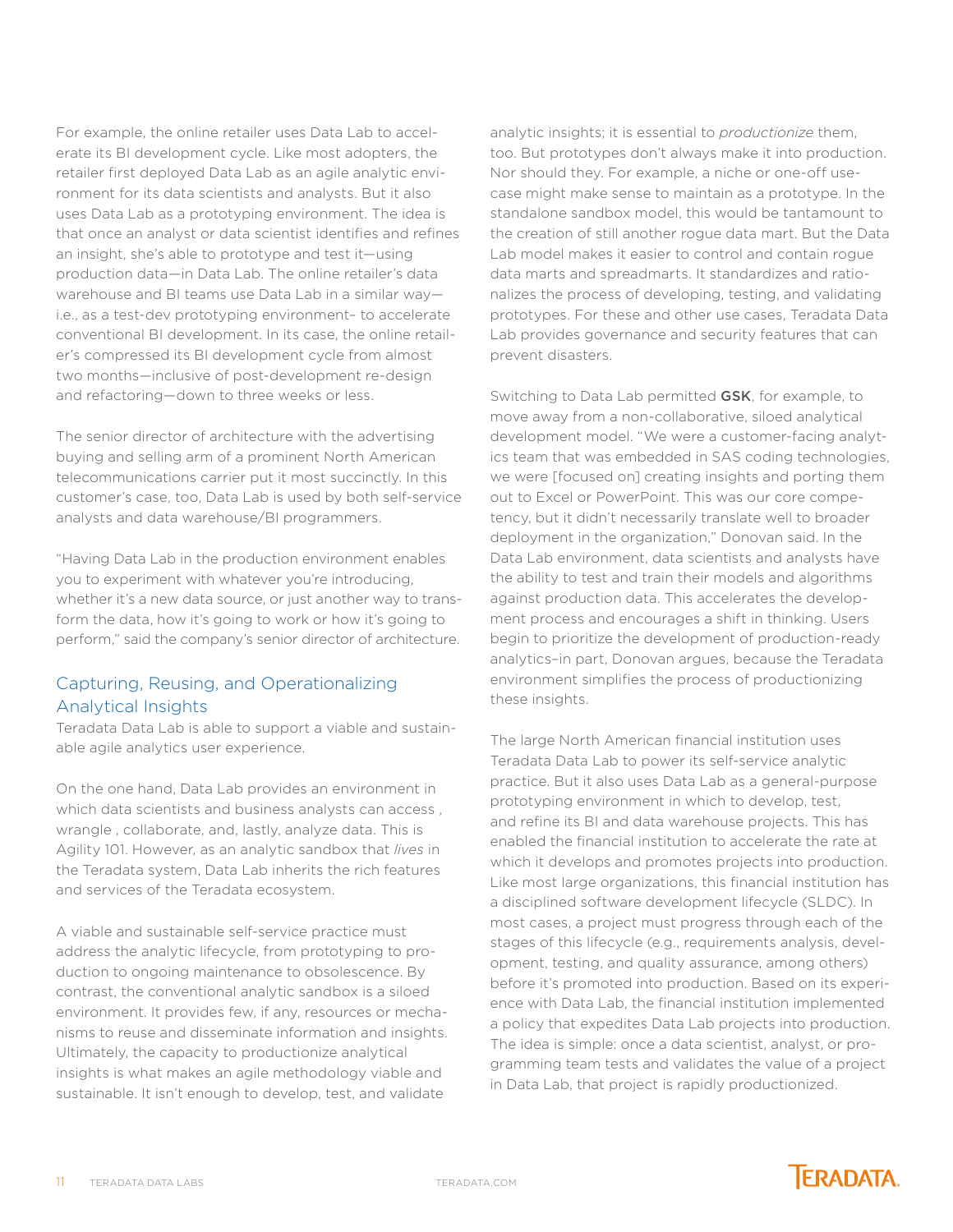### Governance with an Eye towards Agility

In promoting a self-service experience, it's important to balance the rules of governance over and against the needs and priorities of users. In certain situations, for example, the rules and strictures of governance can and should be relaxed. Data quality levels are a great example. An organization (or the teams, groups, or business units that own a particular Data Lab) might set a baseline threshold for data quality—e.g., a data set must be no less than 66 percent accurate if it is to be used in analysis. There are bound to be cases in which a data scientist or a business analyst will want to run an analysis on data that is of much poorer quality, perhaps only 25 percent accurate. In such cases, a good argument can be made that even poor quality data is better than no data at all. Often, data scientists don't have any alternatives.

A viable and sustainable self-service experience must accommodate these and other scenarios. It must, therefore, have the capacity to be governed—or, depending on circumstances, *not* to be governed. Some governance, as with security or personally identifiable data, is mandatory at all times. But if the rules or mechanisms of governance are too strict, interest in sandboxes and discovery zones will atrophy as users feel stymied. They will look for alternatives. In the same way, if governance mechanisms are too relaxed, the lack of reasonable standards—e.g., the use of inconsistent (or improperly prepared) data sets or of incompatible/incomparable metrics— could have a no less pernicious effect. The result is that research, experimentation, and analytic development will stagnate, resulting in a critical diminishment in agility. When agility declines, the production of insights slows to a trickle. There are fewer insights to instantiate in the form of algorithms, rules, predictable data uses, and new business opportunities.

Interviews with customers demonstrate that the *capacity*  to govern distinguishes the Data Lab model from that of the traditional sandbox environment, or, for that matter, the recent crop of do-it-yourself front-end tools. Unlike an analytic sandbox or self-service analytic tool, Teradata's approach permits the user or group that owns a Data Lab sandbox to enforce rules. Owners can impose access control restrictions, restrict access to potentially sensitive information, or implement mechanisms that can be triggered to mask potentially sensitive information. IT can provision a single large Data Lab environment for all internal users or, more commonly, a different Data Lab sandbox for each user, team, group, or unit. IT can also

delegate the internal management and administration of each sandbox to the user, team, group, or unit that controls it. In this way, *users themselves* have the freedom to create, manage, and enforce the rules that govern the storage, use, archiving, and deletion of data inside of their own Data Lab environments.

Discipline and self-enforcement is required of user departments that utilize Data Lab. While Data Lab is safer and more governed than data-marts-under-my-desk, users also have the ability to misbehave or misuse the data. Distributed governance means distributed responsibility. Several users of Data Lab have actually created programs to educate users as to the importance of using data accurately, ethically, and responsibly.

"What we found to be very successful was the creation of what we call the Data Lab Cookbook…. We worked with Teradata Professional Services to create a very GlaxoSmithKline-specific document that really encouraged us to collaborate, [to understand the importance of] security, governance, data management and tools. It simplifies the process of getting Data Lab up and running."

– Brad Donovan, GlaxoSmithKline

The North American financial institution likewise took pains to educate its users about the importance of governance. In its case—i.e., as a financial institution–it has to be extremely careful about the balance it strikes between empowering Data Lab users and enforcing security and governance. Probably the biggest challenge in using Data Labs is balancing the needs of good governance over and against those of end-user agility. In the case of the financial institution, it needed to enforce policies in the Data Lab environment that align with its own governance policies. Depending on how much latitude IT gives to the lines of business, it's possible to override compliance settings in the Data Lab environment. For this reason, the financial institution implemented a training and education program for Data Lab, the emphasis of which is on making responsible and ethical use of data. To drive these points home, it warns Data Lab users that the onus for using data responsibly is on them.

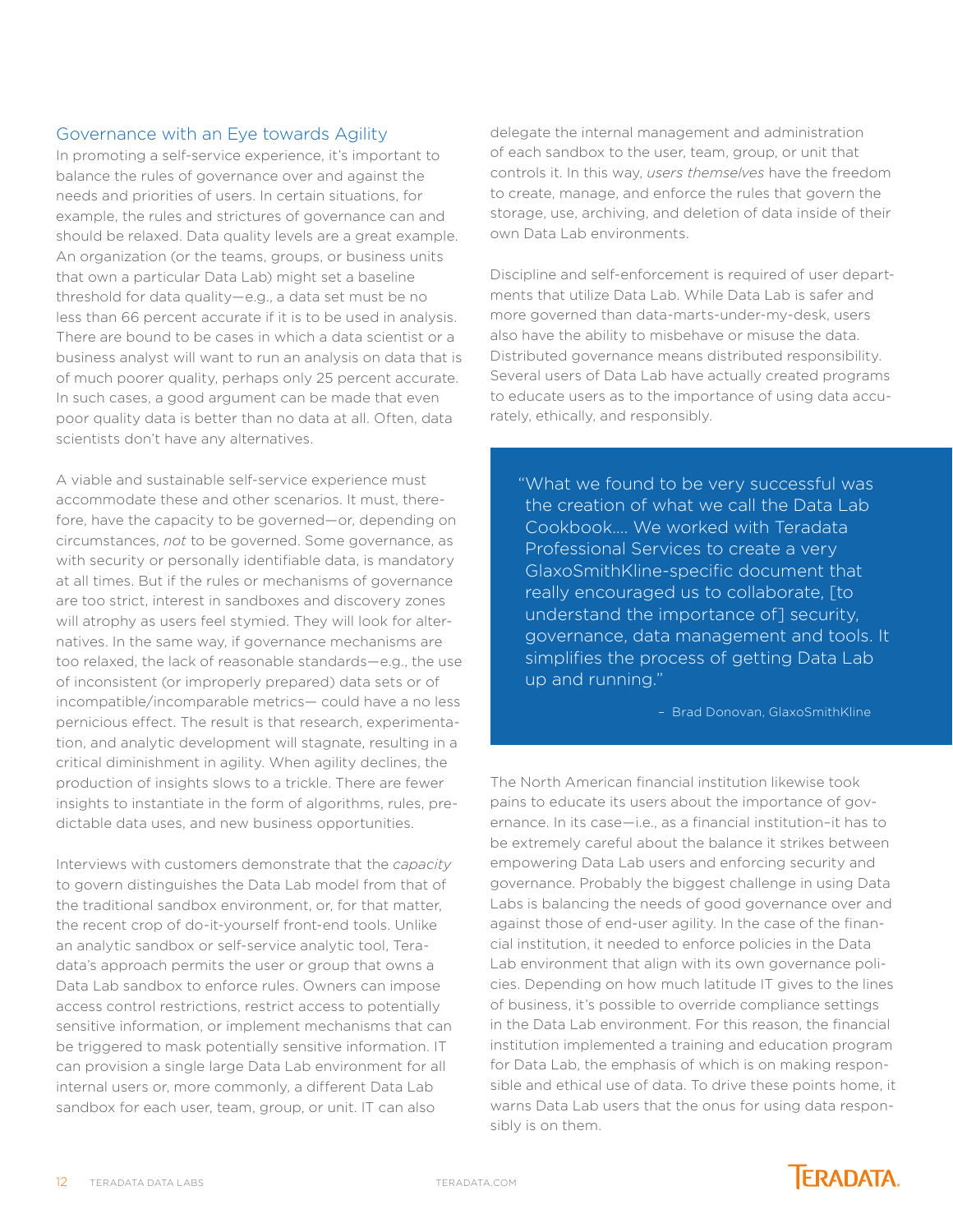# <span id="page-12-0"></span>Conclusion

The Data Lab environment is not a panacea. On its own, it won't make or break the success of an agile environment. Now as always, the contributions of human actors—acting singly and/or in combination with one another—are absolutely critical, as are the processes they create, adhere to, or use to serve their own ends. Above all, an organization's culture—the gestalt of its people and processes—is the critical determinant. In a tighty controlled, tightly governed organization, agility simply cannot and will not thrive, with or without an agility-friendly environment like Data Lab; with or without self-service front-end tools; with or without the brightest and most imaginative data scientists, predictive modelers, business analysts, and data architects. This was the case with the advertising buying and selling arm of a prominent North American telecommunications carrier. This company's culture is by no means repressive, its analysts and its BI/data warehousing team are constrained by its overly restrictive SLDC governance. "We're being hamstrung now because it's so hard to put stuff into production. We're trying to play the game, but it's been hard to do this [i.e., to expedite analytical insights into production]," said the company's senior director of architecture. In contrast, the North American financial institution adapted its SLDC process to realize the benefits of rapid prototyping, of analytic insights in Data Lab.

For an organization that is committed to developing a viable and sustainable agile analytic practice, however, an analytic environment such as Data Lab is a must-have. This isn't in any sense to say that Data Lab is *the only*  solution; rather, it's recognition that something *like* Data Lab is a necessary component of a viable and sustainable agile analytic practice. It is necessary to complement selfservice front-end tools with an analytic environment that permits users to:

- **•** Quickly access production data;
- **•** Process data in parallel to maximize performance and accelerate iterative development;
- **•** Provision their own data sets, feeds, and sources;
- **•** Configure their own rules to govern and manage the environment;
- **•** Reliably productionize analytic insights.

For existing Teradata customers, Data Lab is a no-brainer. It will eliminate costly, wasteful, and redundant external analytic sandboxes, and is also of value to the BI and data warehousing teams.

### About the Author

Stephen Swoyer is a technology writer with 20 years of experience. His writing has focused on business intelligence, data warehousing, and analytics for almost 15 years. Swoyer has an abiding interest in tech, but he's particularly intrigued by the thorny people and process problems technology vendors never, ever want to talk about.

# About Our Sponsor

Teradata helps companies get more value from data than any other company. Our big data analytic solutions and team of experts can help your company gain a sustainable competitive advantage with data.

# Endnotes

- 1. Webinar, Deploying Agile Analytics for Business Innovation, September 17, 2015, [http://event.on24.com/wcc/r/1032794/](http://event.on24.com/wcc/r/1032794/DD207F01BE8E4583FE417A25313643D5) [DD207F01BE8E4583FE417A25313643D5](http://event.on24.com/wcc/r/1032794/DD207F01BE8E4583FE417A25313643D5)
- 2. Webinar, Deploying Agile Analytics for Business Innovation, September 17, 2015, [http://event.on24.com/wcc/r/1032794/](http://event.on24.com/wcc/r/1032794/DD207F01BE8E4583FE417A25313643D5) [DD207F01BE8E4583FE417A25313643D5](http://event.on24.com/wcc/r/1032794/DD207F01BE8E4583FE417A25313643D5)